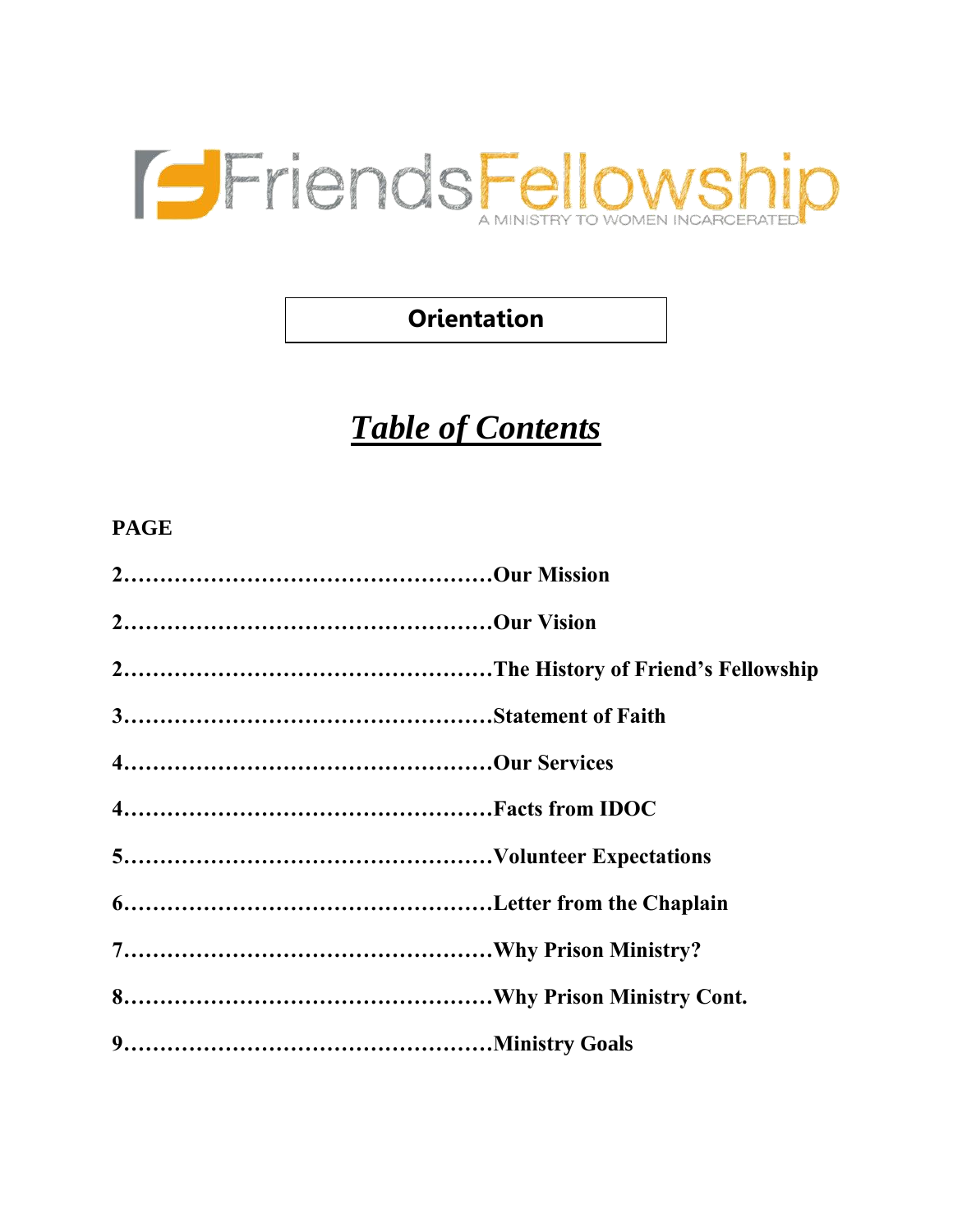### *Our Mission*

To reach women incarcerated within the Indiana prison system, bringing them a message of hope, forgiveness, and knowledge of the Lord Jesus Christ.

### *Our Vision*

That all incarcerated know Jesus.

*A vision without action is just a dream.*

# *The History of Friend's Fellowship*

Friends Fellowship of Indiana, Inc., a 501(c)(3) nonprofit organization, was founded upon Proverbs 17:17: "A friend loveth at all times." Our primary purpose is to be "the Lord's hand and heart to those who hurt."

Friend's Fellowship is a ministry to women incarcerated. The ministry was birthed in Tulsa, Oklahoma in February 1982 under the leadership of Madeline Mims, an Olympic athlete. After visiting the Indiana Women's Prison, she felt a need to expand her ministry to Indiana.

The ministry was granted a certificate for admission by the Indiana Secretary of State on April 18, 1984. The ministry began operating under the name "Free in Jesus Prison Fellowship".

Roe Farris became a volunteer of the ministry under the leadership of Madeline Mims. In 1986 Rev. Farris became the director of the Indiana Chapter. In December of 1992, we became an independent organization and recognized as Friend's Fellowship of Indiana, Inc.

The ministry grew under the leadership of Rev. Farris and her assistant, Rev. Ruth Winstead. Following 30 years of service from Rev. Farris and 25 years of service from Rev. Winstead, both women retired from the ministry in 2012.

Delores Epps, a long time volunteer for Friend's Fellowship, is now Director. She is assisted in leadership by Joni Moore.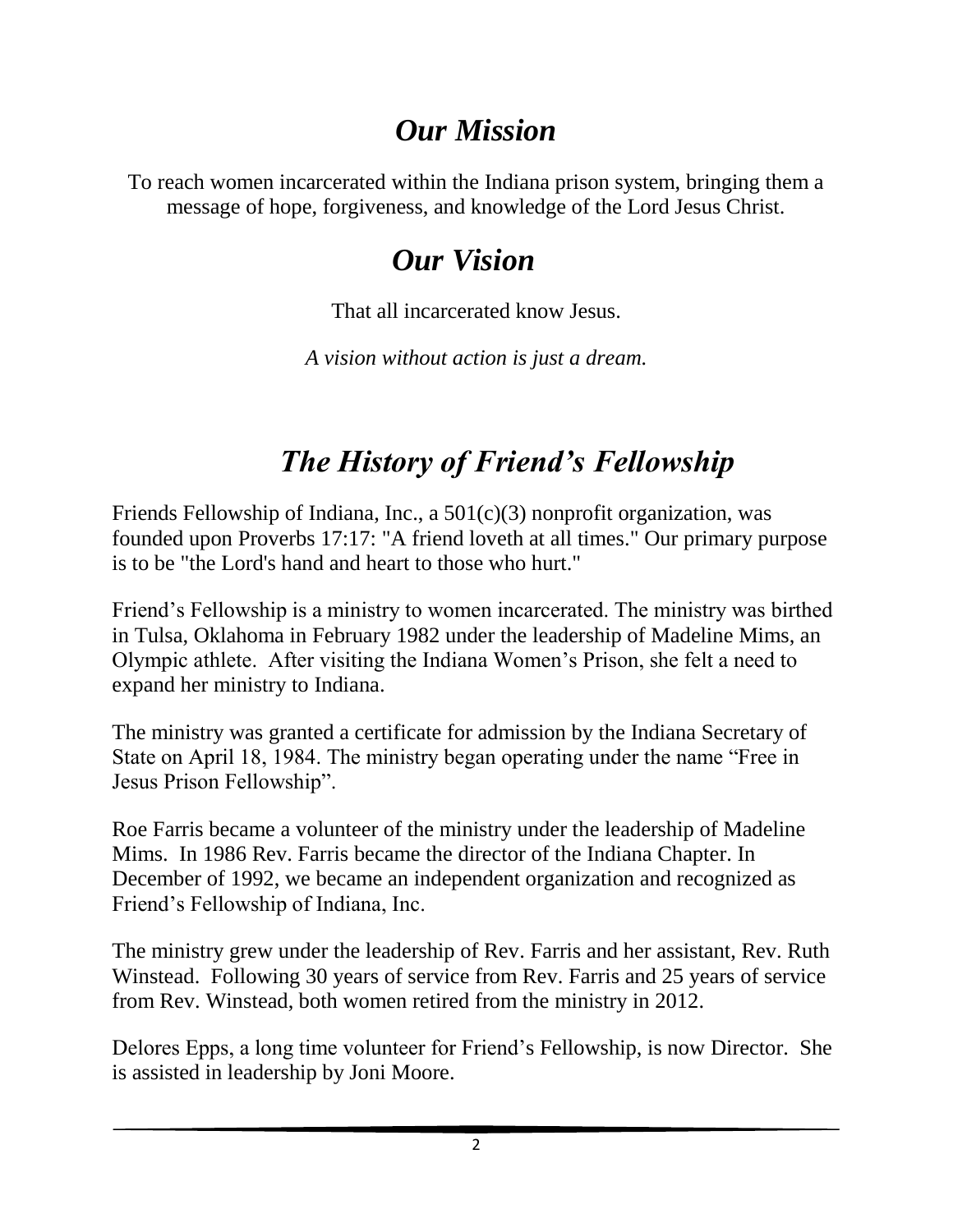## *Statement of Faith*

We believe in one God, Creator and Lord of the universe, the co-eternal Trinity: Father, Son, and Holy Spirit.

We believe that Jesus Christ, God's Son, was conceived by the Holy Spirit, born of the Virgin Mary, lived a sinless life, died a substitutionary, atoning death on the cross, rose bodily from the dead, and ascended to Heaven where, as truly God and truly man, He is the only mediator between God and man.

We believe that the Bible is God's authoritative and inspired Word. It is without error in all its teachings, including creation, history, its own origins, and salvation. Christians must submit to its divine authority, both individually and corporately, in all matters of belief and conduct, which is demonstrated by truly righteous living.

We believe that all people are lost sinners and cannot see the Kingdom of God except through the new birth. Justification is by grace through faith in Jesus Christ alone.

We believe in one holy, universal, and apostolic Church. Its calling is to worship God and witness concerning its Head, Jesus Christ, preaching the Gospel among all nations and demonstrating its commitment by compassionate service to the needs of human being and promoting righteousness and justice.

We believe in the necessity of the work of the Holy Spirit for the individual's new birth and growth to maturity, and for the Church's constant renewal in truth, wisdom, faith, holiness, love, power, and mission.

We believe that Jesus Christ will personally and visibly return in glory to raise the dead and bring salvation and judgment to completion. God will fully manifest His Kingdom when He establishes a new Heaven and new earth, in which He will be glorified forever, and exclude all evil, suffering, and death.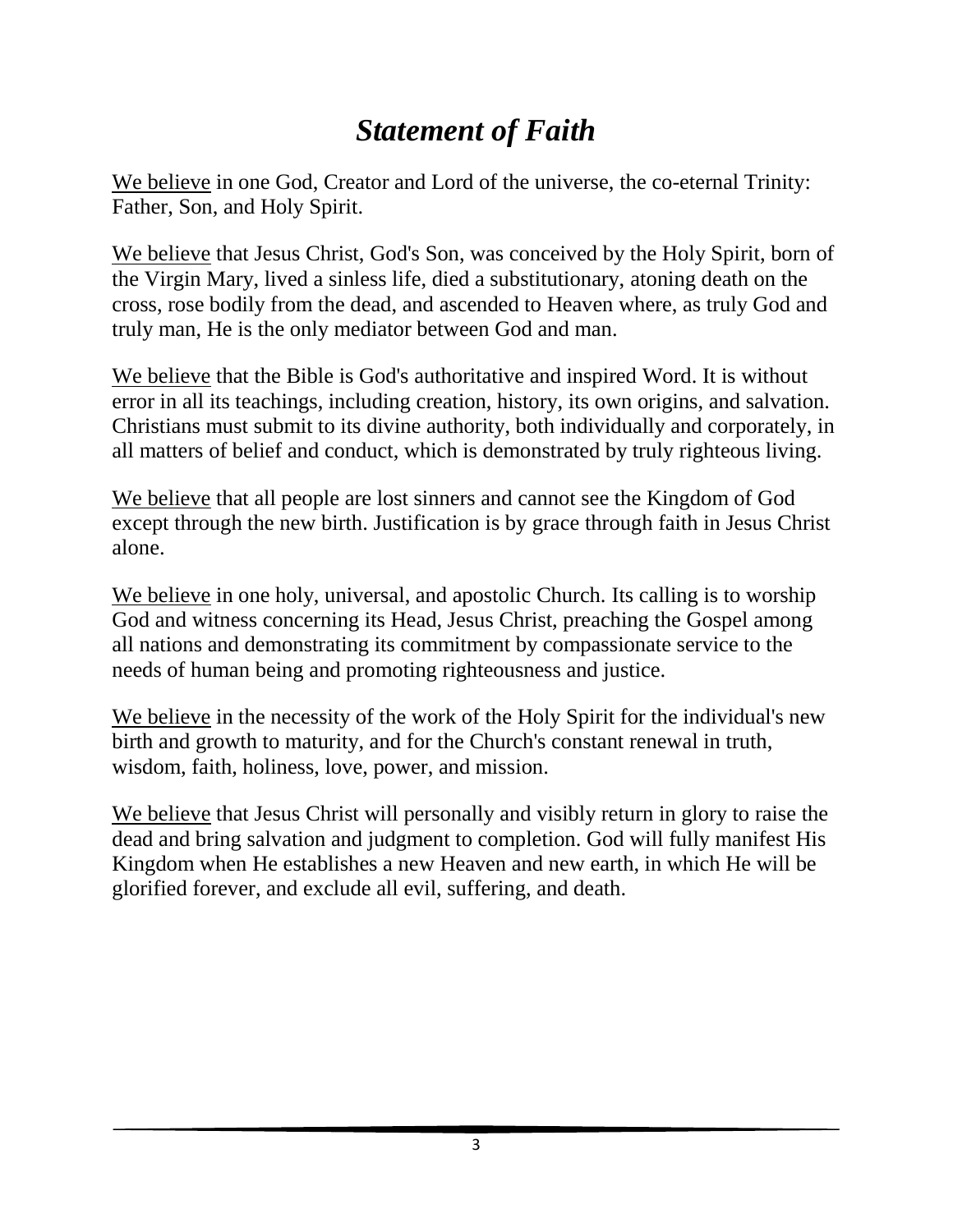### *Our Services*

Bible Studies Church Services Mentoring Birthday Parties Healing for Damaged Emotions Walking the 12 Steps with Jesus Pen-Pals Card Ministry

## *Facts from IDOC*

- The Indiana Women's Prison is a maximum security Level 4 prison with an average population of 592.
- The Rockville Correctional Facility is a low-medium security Level 2 prison with an average population of 1137.
- The Madison Correctional Facility is a minimum security Level 1 prison with an average of population of 539.
- The levels of security in the prison system are minimum, low medium, high medium, and maximum. The three main considerations in assigning an offender to a security level are the committing offense, the length of sentence, and prior criminal history.
- Offenders are assessed at the Reception Diagnostic Center and the Rockville Correctional Facility. Each offender is scored on the Classification Designation Instrument. Points are assessed according to length of sentence, seriousness of the offense, violence in the offense, escape histories, substance abuse problems, conduct while incarcerated, etc. At that point, the score is calculated (minimum, medium and maximum). The score is then measured against security level criteria, such as sex and violent offenders not eligible for minimum security.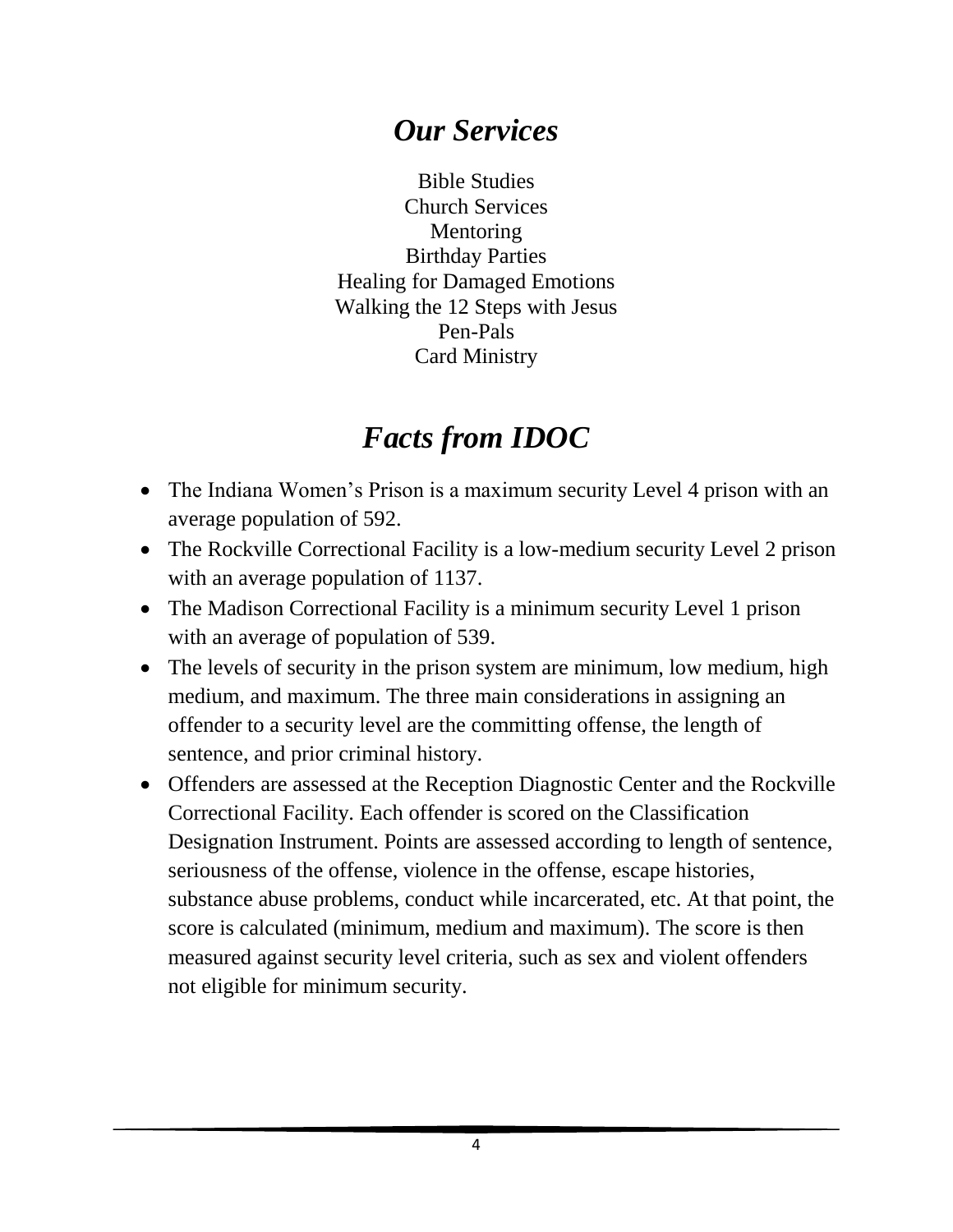### *Friend's Fellowship of Indiana Volunteer Expectations*

- *Be a team player. Find your place on our team. Each player is an important link in our chain. This is no place for the "Lone Ranger".*
- $\triangleright$  Live up to the responsibility of being a volunteer. It is a responsibility that requires an allotment of time, energy, love, and adequate preparation.
- $\triangleright$  Be on time and be present. If you find yourself unable to meet an obligation, notify your Director or Asst. Director in advance.
- $\triangleright$  Respect the confidentiality aspects of your assignment and the dignity and privacy of the residents with whom you fellowship.
- $\triangleright$  Show empathy with the residents; don't show sympathy. Empathy is the ability to relate to another and understand feelings without condescension or over-involvement.
- $\triangleright$  Be optimistic with the residents and the outlook of life in general, but do not encourage any unrealistic goals or attitudes.
- $\triangleright$  Dress appropriately for your visit into the prison. Meet expectations of the facility you are entering.
- $\triangleright$  Ask questions. If you do not understand something, simply ask. Do not harbor doubts or frustrations.
- $\triangleright$  Respect cultural, ethical, and personality differences.
- Do not over-identify or become over-involved. Respect boundaries and display professional behavior.
- ▶ Read the Indiana Women's Prison Volunteer Reference Guide and complete all requirements set forth to volunteer.

REMEMBER: You are in a controlled environment. The first rule of prison ministry is to follow rules. Security is a necessary part of prison life. You will need to know what can be brought in and out. The items we take in will be on the gate release. NEVER take anything into the prison that is not on the gate release. NEVER let the inmate give you anything to take out with you. It is called TRAFFICKING and it is against the LAW.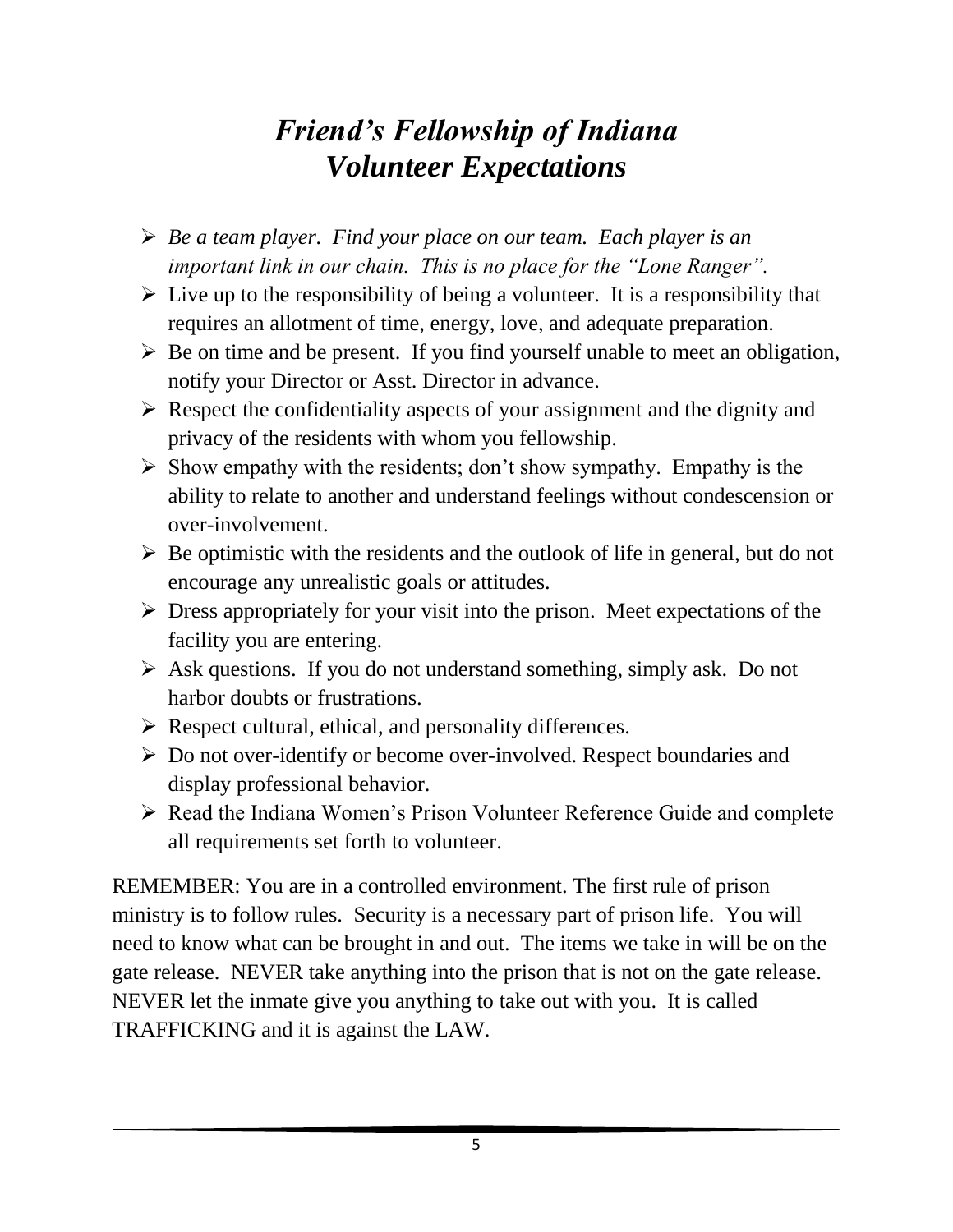### *Letter from the Chaplain*

Dear Religious Services Volunteer,

Thank you so much for donating your time to the women at Indiana Women's Prison! You are investing in the lives of women so they might be better prepared when they return to our Indiana communities. The responsibility of creating accountability, teaching, and supporting incarcerated women is vital for our society.

While programs and religious services are important for the lives of women, the primary responsibility of the facility is the safety and security. Consequently, it is important to remind you about trafficking and manipulation.

Often times, an offender may start with small things in order to get what they want; they could ask a volunteer to mail a letter or send a message. Also, a volunteer may bring in something to transfer that they feel is insignificant: eyeglasses, sunglasses, personal hygiene items, etc. **The state provides all these items and it is unlawful to bring or receive anything from an offender**.

#### **I.C. 35-44-3-9 Trafficking with an inmate:**

**A person who, without the prior authorization of the person in charge of a penal facility, knowingly or intentionally: delivers or carries into the penal facility with the intent to deliver, an article to an inmate of the facility; or carries, or receives with the intent to carry out of the penal facility, an article from an inmate of the facility; commits trafficking with an inmate, a class A misdemeanor. However, the offense is a class C felony if the article is a controlled substance or a deadly weapon.**

We know that volunteers have a big heart and desire to do good things. But, Volunteers are not allowed to transfer goods to offenders. If you ever have a question about what you can or cannot do, please feel free to contact a staff person. Also, if you ever are concerned about the behavior of an offender please make staff aware.

Peace,

Chaplain Bowie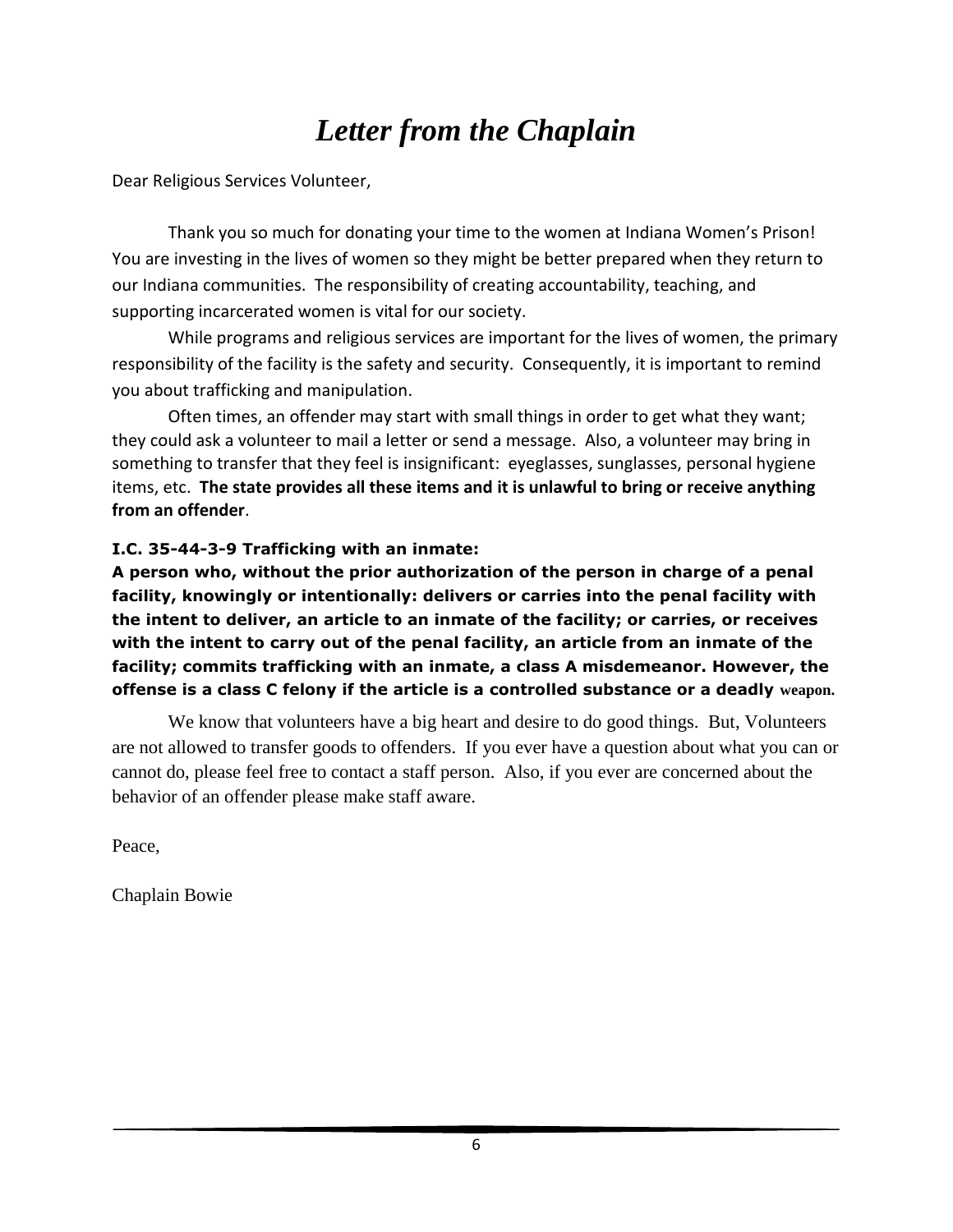## *WHY PRISON MINISTRY?*

#### Matthew 25:35-40 (NIV)

 $\frac{35}{35}$  For I was hungry and you gave me something to eat, I was thirsty and you gave me something to drink, I was a stranger and you invited me in, <sup>36</sup>I needed clothes and you clothed me, I was sick and you looked after me**, I was in prison and you came to visit me.'**

<sup>37</sup> "Then the righteous will answer him, 'Lord, when did we see you hungry and feed you, or thirsty and give you something to drink? <sup>38</sup>When did we see you a stranger and invite you in, or needing clothes and clothe you?<sup>39</sup>When did we see you sick or in prison and go to visit you?'

<sup>40</sup>"The King will reply, '**Truly I tell you, whatever you did for one of the least of these brothers and sisters of mine, you did for me.'**

*This passage shows our Lord's ever present concern for the poor and the oppressed. He identified himself with them. He teaches us that His concern should be our concern. Although these scriptures do not mean everyone should become involved in prison ministry, it does mean we should be open to this calling as to any other ministry.* 

#### **What else does the Bible say?**

#### Luke  $4:18$  (NIV)

 $\frac{18}{18}$  The Spirit of the Lord is on me, because he has anointed me to proclaim good news to the poor.

He has sent me to proclaim freedom for the prisoners and recovery of sight for the blind, to set the oppressed free,

#### Hebrews 13:3 (NIV)

 $3$  Continue to remember those in prison as if you were together with them in prison, and those who are mistreated as if you yourselves were suffering.

#### Psalm 69:33 (ESV)

For the Lord hears the needy and does not despise his own people who are prisoners.

#### Psalm 146:7 (ESV)

Who executes justice for the oppressed, who gives food to the hungry. The Lord sets the prisoners free;

#### Isaiah  $61:1$  (NIV)

The Spirit of the Sovereign LORD is on me, because the LORD has anointed me to proclaim good news to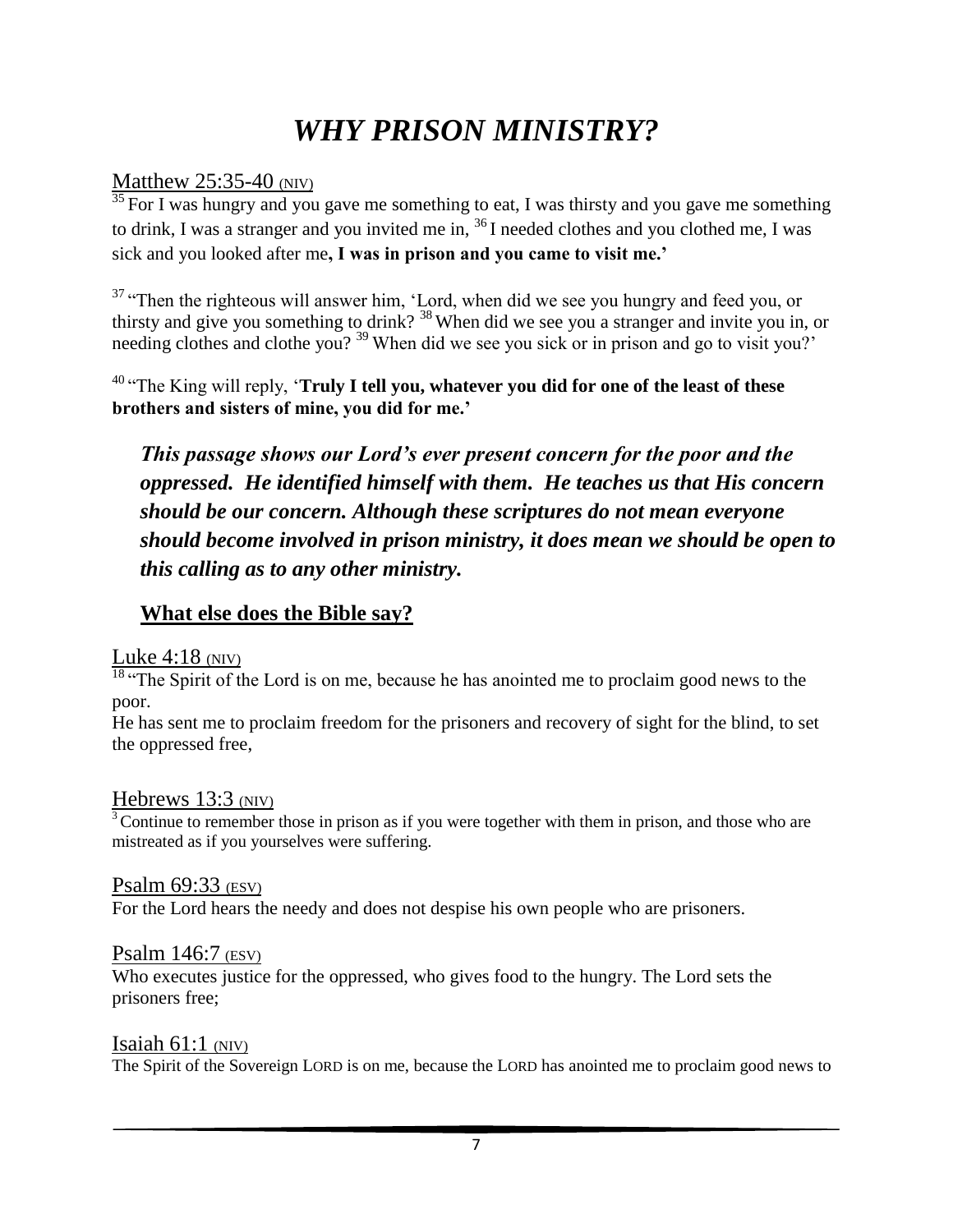the poor. He has sent me to bind up the brokenhearted, to proclaim freedom for the captives and release from darkness for the prisoners,

#### Galatians 3:28 (NIV)

<sup>28</sup> There is neither Jew nor Gentile, neither slave nor free, nor is there male and female, for you are all one in Christ Jesus

#### Luke 23:32-43 (NIV)

Two other men, both criminals, were also led out with him to be executed. When they came to the place called the Skull, they crucified him there, along with the criminals—one on his right, the other on his left.

Jesus said, "Father, forgive them, for they do not know what they are doing." And they divided up his clothes by casting lots.

The people stood watching, and the rulers even sneered at him. They said, "He saved others; let him save himself if he is God's Messiah, the Chosen One." The soldiers also came up and mocked him. They offered him wine vinegar and said, "If you are the king of the Jews, save yourself." There was a written notice above him, which read: THIS IS THE KING OF THE JEWS.

One of the criminals who hung there hurled insults at him: "Aren't you the Messiah? Save yourself and us!"

But the other criminal rebuked him. "Don't you fear God," he said, "since you are under the same sentence? We are punished justly, for we are getting what our deeds deserve. But this man has done nothing wrong." Then he said, "Jesus, remember me when you come into your kingdom."

Jesus answered him, "Truly I tell you, today you will be with me in paradise."

#### *Women who are incarcerated are living in a dark world. We believe the scriptures commission us to take the "Light" of the world, Jesus Christ, into the dark corners of the prison world.*

*Forgiveness is available from God for all who truly repent. We are His hand extended, reaching out to those oppressed.*